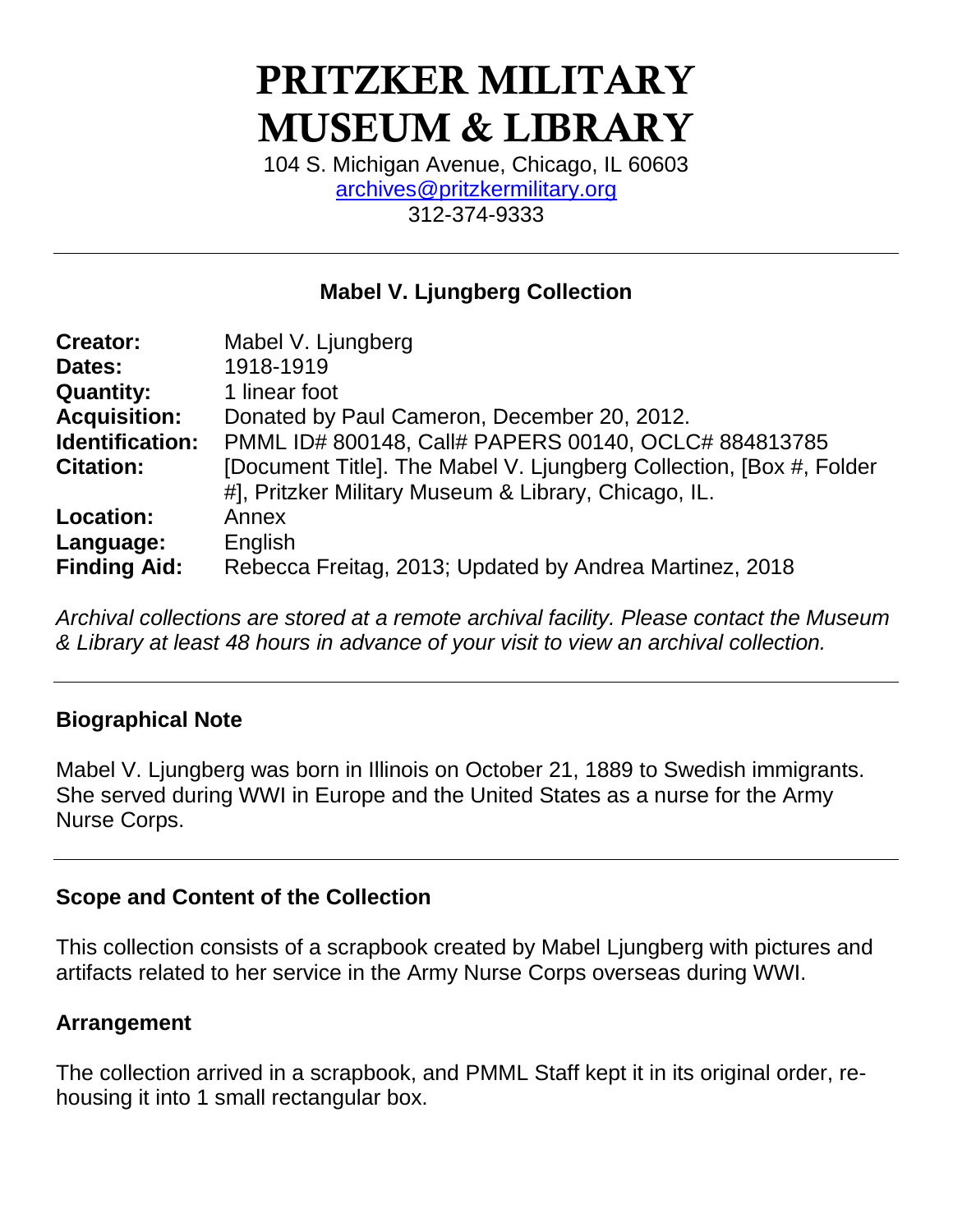# **Rights**

Copyrights held by Paul Cameron were transferred to the Pritzker Military Museum & Library. All other rights are held by the author or publisher. Users assume responsibility for following copyright laws as established by US Code Title 17.

## **Access**

Researchers must use reproductions of valuable original documents, unless otherwise granted permission by PMML staff.

## **Key Subjects**

#### **Names**

Ljungberg, Mabel V. (1889-?)

#### **Subjects**

United States. Army Nurse Corps. World War, 1914-1918.

### **Container List**

|   | <b>Box Folder</b> | Item ID#  | <b>Title</b>                                                                                                                           | <b>Dates</b>  |
|---|-------------------|-----------|----------------------------------------------------------------------------------------------------------------------------------------|---------------|
| 1 | 1                 |           | <b>Scrapbook Cover</b>                                                                                                                 | n.d.          |
|   |                   | 800148001 | <b>Scrapbook Cover Front</b>                                                                                                           | n.d.          |
|   |                   |           | 800148002 Scrapbook Cover Back                                                                                                         | n.d.          |
|   | $\mathbf{2}$      | 800148003 | <b>Scrapbook</b>                                                                                                                       |               |
|   |                   |           | Page 1: Base Hospital # 14 Active Nurses<br>Photo                                                                                      | 1918-<br>1919 |
|   |                   |           | Page 2: Major Miss Julia Stimson Newspaper<br>Clipping and Roster of Nurses for U.S. Marine<br>Base Hospital # 14 in San Francisco, CA | n.d.          |
|   |                   |           | Page 3: Supplement "The Martian" Photo of<br>Col. George A. Skinner                                                                    | n.d.          |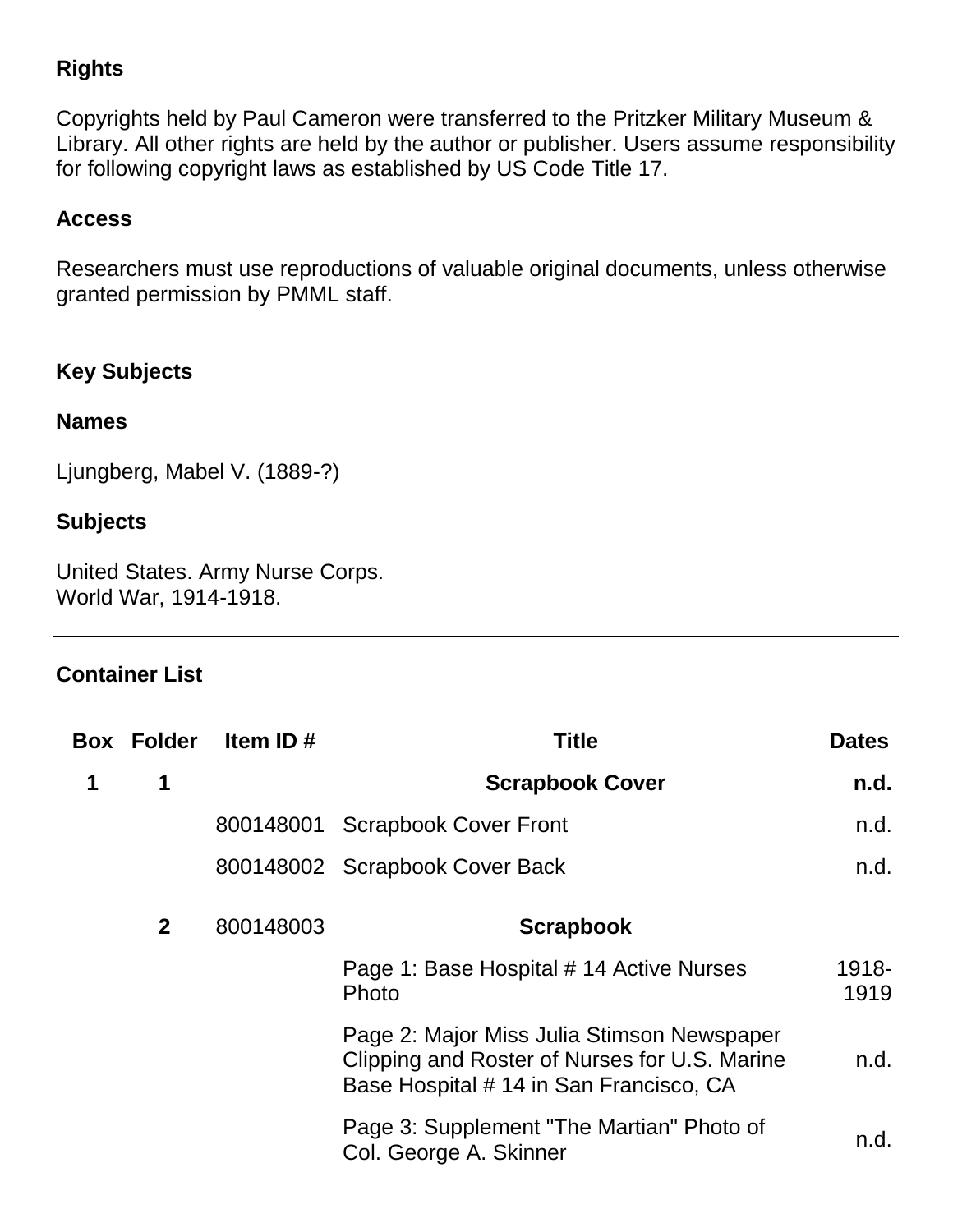| Page 4: Photos of a European village and an<br>Army base                           | n.d. |
|------------------------------------------------------------------------------------|------|
| Page 5: Portraits of women                                                         | 1919 |
| Page 6: Photos of nurses                                                           | n.d. |
| Page 7: Photos of nurses                                                           | n.d. |
| Page 8: Photos of a hospital and nurses<br>working                                 | n.d. |
| Page 9: Photos of nurses and soldiers at an<br>Army hospital                       | n.d. |
| Page 10: Photos of nurses and soldiers at an<br>Army hospital and landscape photos | n.d. |
| Page 11: Photos of Army nurses, and<br>landscape photos                            | n.d. |
| Page 12: Photos of soldiers, nurses and locals<br>in Europe                        | n.d. |
| Page 13: Photos of soldiers, nurses in Europe,<br>airplanes                        | n.d. |
| Page 14: Soldiers and landscapes in Europe                                         | n.d. |
| Page 15: Portraits of soldiers                                                     | n.d. |
| Page 16: Portraits and Photos of Soldiers in<br><b>Europe</b>                      | n.d. |
| Page 17: Soldiers and local citizens of a<br>European town and base                | n.d. |
| Page 18: Photos of landscapes in Europe and<br><b>Soldiers and Nurses</b>          | n.d. |
| Page 19: Photos of landscapes, graves in<br>Europe                                 | n.d. |
| Page 20: Portraits of nurses and soldiers                                          | n.d. |
| Page 21: Portraits of nurses and soldiers                                          | n.d. |
| Page 22: Souvenir photos of destruction in<br>Europe                               | n.d. |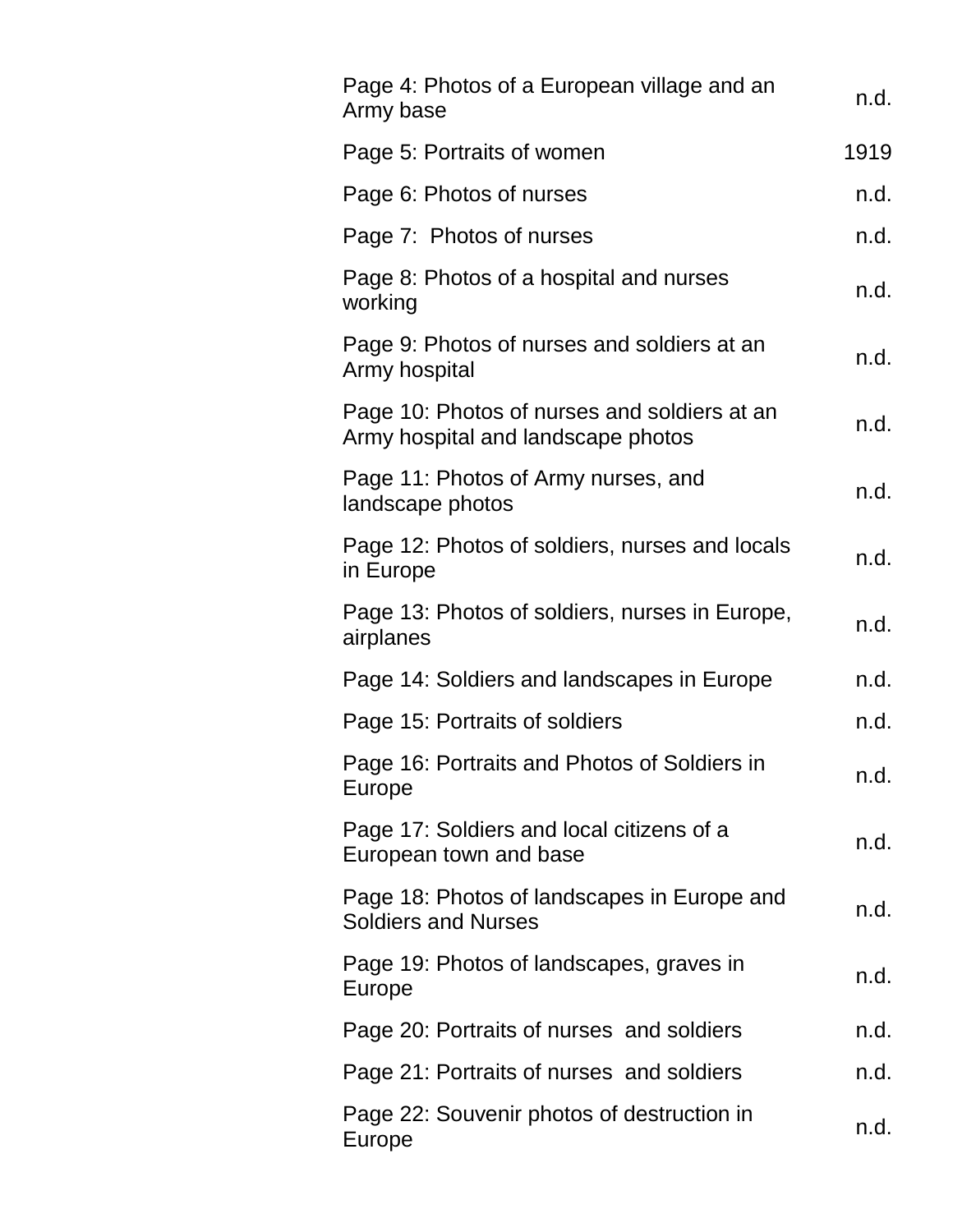| Page 23: Souvenir photos of destruction in<br>Europe                                            | n.d. |
|-------------------------------------------------------------------------------------------------|------|
| Page 24: Souvenir photos of soldiers in the<br>trenches and field                               | n.d. |
| Page 25: Souvenir photos of destruction in<br>Europe, training exercises, soldiers in the field | n.d. |
| Page 26: Group portraits of Army nurses and<br>soldiers                                         | n.d. |
| Page 27: Landscape photos of Europe                                                             | n.d. |
| Page 28 Landscape photos of Europe                                                              | n.d. |
| Page 29: Landscape photos of Europe                                                             | n.d. |
| Page 30: Landscape photos of Europe                                                             | n.d. |
| Page 31: Photos of nurses and soldiers at an<br>Army base                                       | n.d. |
| Page 32: Photos of soldiers in the field                                                        | n.d. |
| Page 33: Photos of an Army hospital                                                             | n.d. |
| Page 34: Photos of an Army hospital, and Army<br>nurses                                         | n.d. |
| Page 35: Photos of men, soldiers, and a Naval<br>ship                                           | n.d. |
| Page 36: Photos of nurses spending time<br>outdoors                                             | n.d. |
| Page 37: Photos of soldiers in formation, and on<br>a train                                     | n.d. |
| Page 38: Photos of landscapes and soldiers                                                      | n.d. |
| Page 39: Photos of nurses around town                                                           | n.d. |
| Page 40: Photos of nurses and soldiers around<br>town                                           | n.d. |
| Page 41: Photos of nurses and soldiers around<br>town                                           | n.d. |
| Page 42: Souvenir photo of a cathedral                                                          | n.d. |